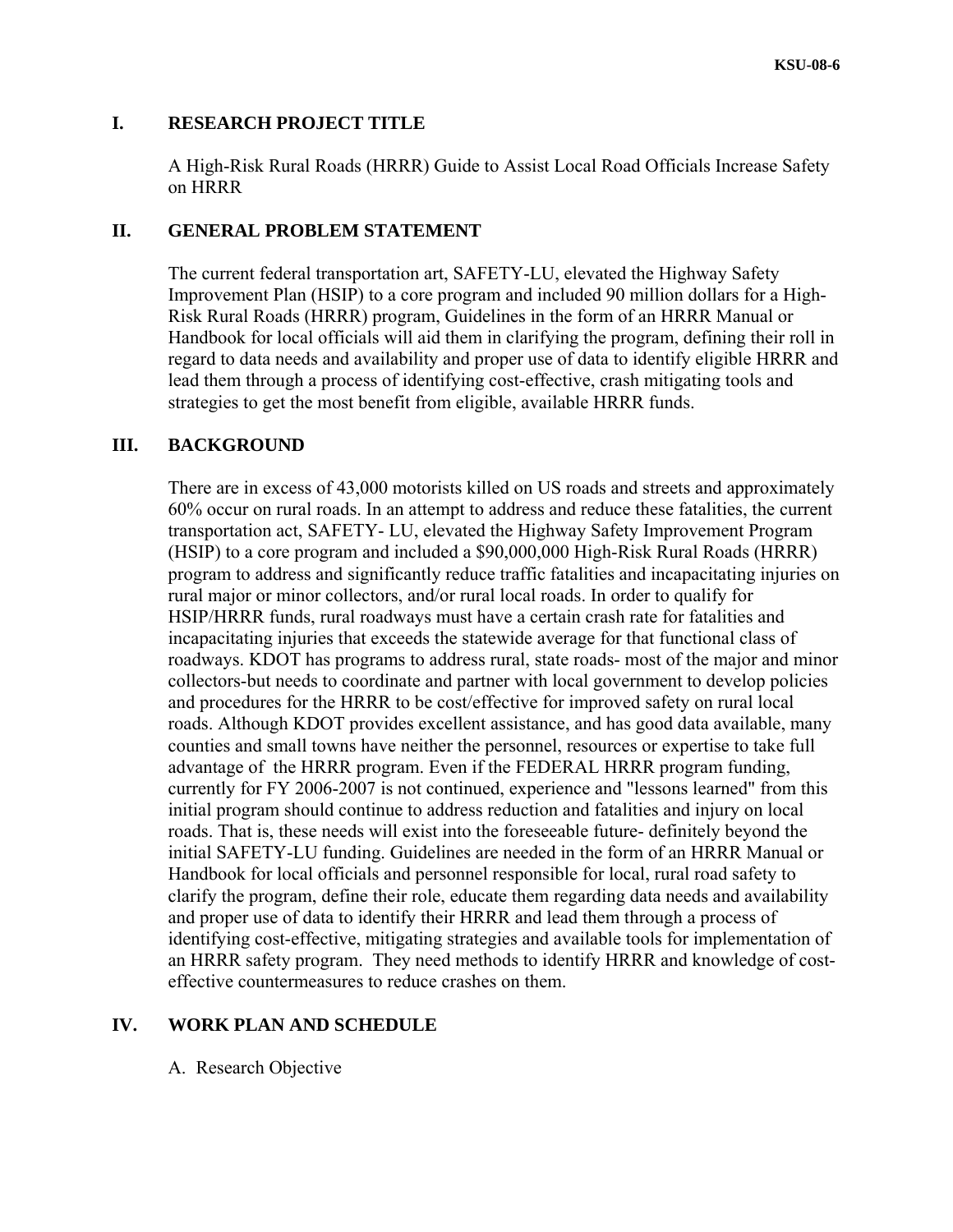The main objective would be to work closely with the KDOT Bureau of Local Projects to develop a guide Manual or Handbook that would provide guidelines and methods for local government officials and/or personnel to make the best use of HRRR funds and other safety funds, to reduce fatalities and incapacitating injury on rural, local roads. We will become familiar with the HRRR and KDOT goals and objectives for the program and then with a state/local advisory committee or survey, develop a detailed work plan for analyzing what information county and local officials and safety personnel need to take full advantage of the program. Based on this knowledge we will outline the sections that should be in a manual and then after approval of content, develop a HRRR manual or handbook that will assist local government officials and personnel with safety responsibilities, not only to get the most out of the current HRRR program, but to extend the concept into the future irrespective of future Federal funding. It would be similar in objective and scope to the old, popular but out dated HAL Manual, which addressed spot, crash analysis and mitigation but will be totally developed around information to assist locals get the most cost/effective results out of the current HRRR program. It is anticipated it would have sections on background, administrative and program management issues as well as such technical sections as; data needs, availability and use, crash analysis, geometric deficiencies, roadside design/maintenance issues, cross section deficiencies, signing and pavement marking issues and others. These sections would point out typical deficiencies, probable effective countermeasures and cost and procedures to determine, long-term, cost-effective HRRR programs.

- B. Tasks
	- 1. HRRR Program Review: The HRRR program will be studied to determine program details. The status of KDOT's implementation of the program will be reviewed. Project eligibility guidelines will be documented.
	- 2. Detailed Work Plan and Handbook Contents: With input from the KDOT monitor, develop a more detailed study work plan and rough outline of the final guidance document.
	- 3. Data Needs/Evaluation: The data and data evaluation needs of local governments regarding project eligibility will be investigated.
	- 4. Data Analysis Procedures: Procedures for obtaining and analyzing data necessary for developing a local program that maximizes HRRR eligibility and the cost effective use of HRRR funds will be documented.
	- 5. Examples: Investigate and develop examples of viable local projects with potential for high benefit-cost payoff.
	- 6. Guidelines Handbook: Develop an HRRR Handbook documenting the results of tasks 1 through 5 that will provide local government personnel guidance on making the best use of incorporating HRRR funds into safety program(s) to improve safety.

# **V. ESTIMATES OF FUNDING AND RESEARCH PERIOD**

*Period:* 24 months *Funding:* \$60,000